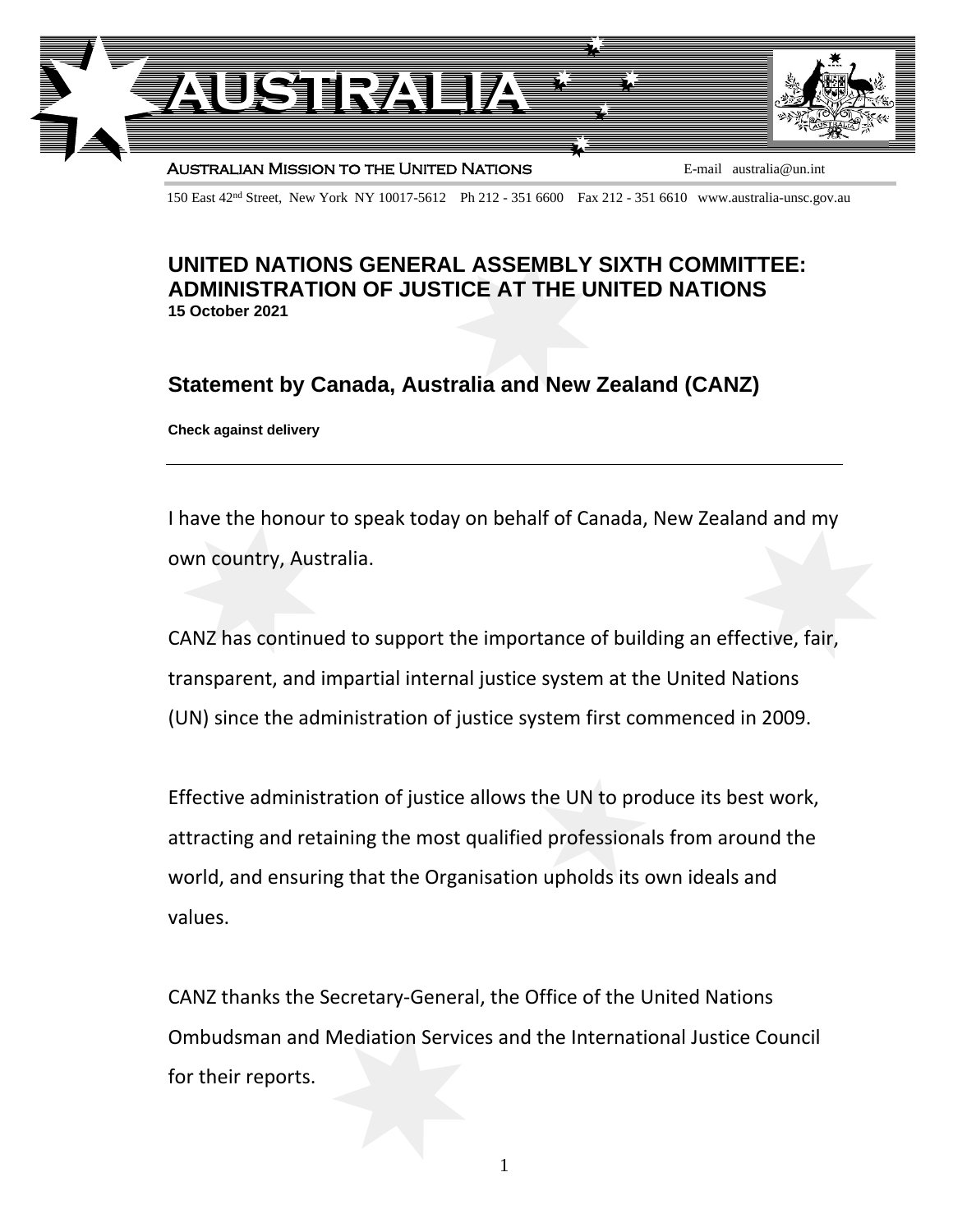CANZ notes with concern recurring issues raised in these reports, including an ongoing backlog of cases, continued high rates of self-representation, concerns with efficiency, and underlying systemic issues, including those related to gender and race.

We are pleased, however, to note some positive developments.

CANZ commends the work that has taken place ensuring greater access to jurisprudence, including the work of the Office of Administration of Justice on the searchable database of judgments and orders, following the successful publication the Digest of Case Law of the UN Dispute Tribunal and the UN Appeals Tribunal. Increased access to existing law supports a fair and transparent system.

CANZ welcomes the Secretary-General's work to identify how the jurisdictional set-up of the UN can best be reformed to help ensure better cohesion of the UN common system, including by providing information on any divergence in the jurisprudence of the two tribunals on matters relating to the International Civil Service Commission.

CANZ also notes the valuable outreach initiatives that have been conducted by the Office of Administration and Justice, the Office of the United Nations Ombudsman and Mediation Services and other offices and departments, especially given the difficulty of holding in-person events in the context of the COVID-19 pandemic.

2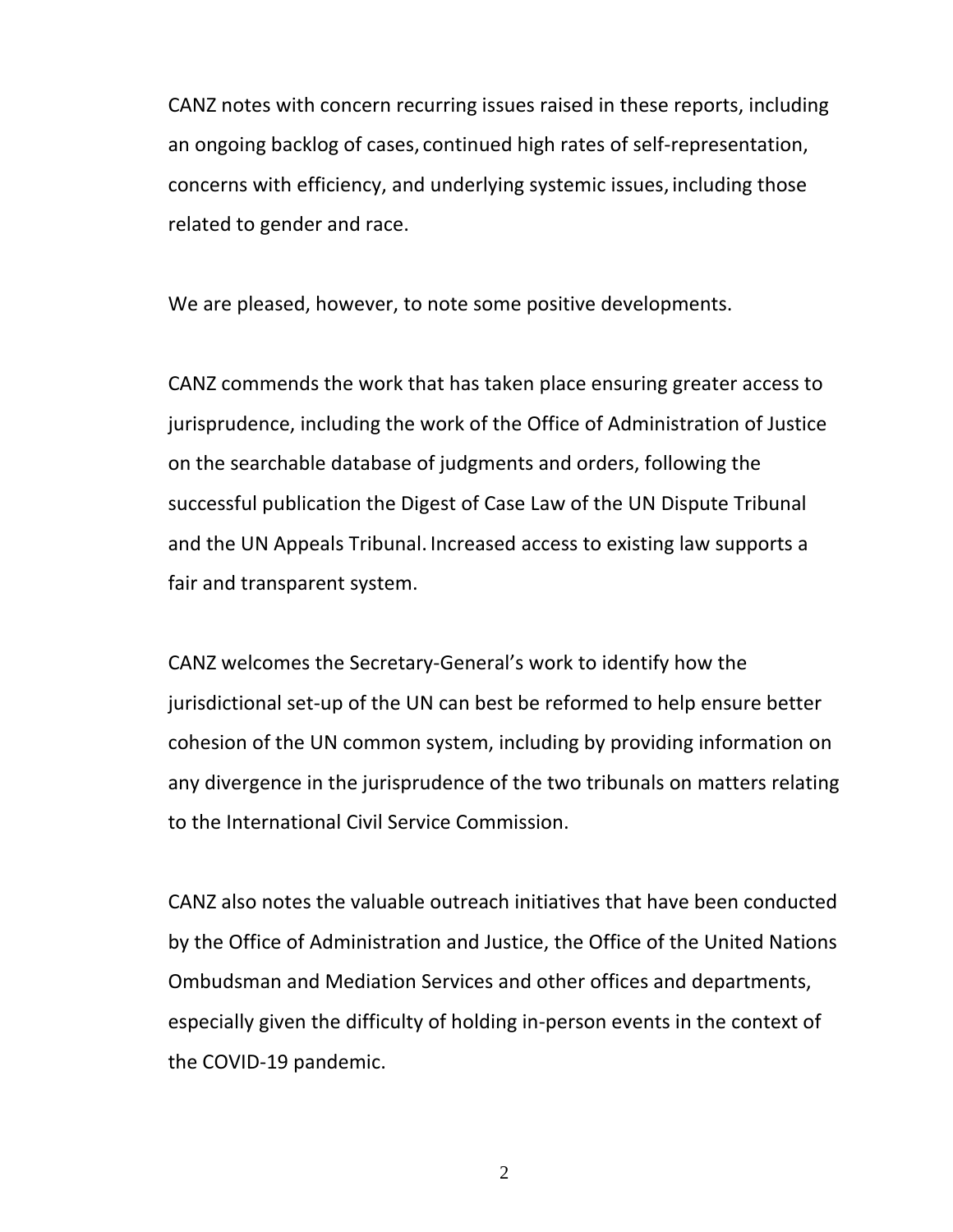While there remains a significant backlog of cases in the formal administration of justice system, CANZ notes with appreciation the efforts made to reduce this backlog.

CANZ takes note of the International Justice Council's recommendations addressing this concern, including: amending the Tribunals' statutes to provide for a longer appointment of the President of the Tribunal by the General Assembly rather than an annual rotating presidency; and to adopt judicial mediation as a dispute resolution tool.

The Office of the United Nations Ombudsman and Mediation Services has identified systemic issues underlying workplace conflicts, in particular noting work that has taken place as part of the call to address racism in the UN.

CANZ is deeply concerned about the harm that is caused to individuals and to the organization by racist, sexist, and other discriminatory attitudes and behaviours. CANZ commends the UN Secretary-General's commitment to organisational action to guarantee the equal treatment and full inclusion of all United Nations staff in the context of responding to racism and promoting dignity for all.

CANZ also notes the International Justice Council's discussion of underlying structural and cultural problems related to gender, race and access to justice, and is pleased to see that the Council intends to continue discussing these issues and will address them further in their next report.

3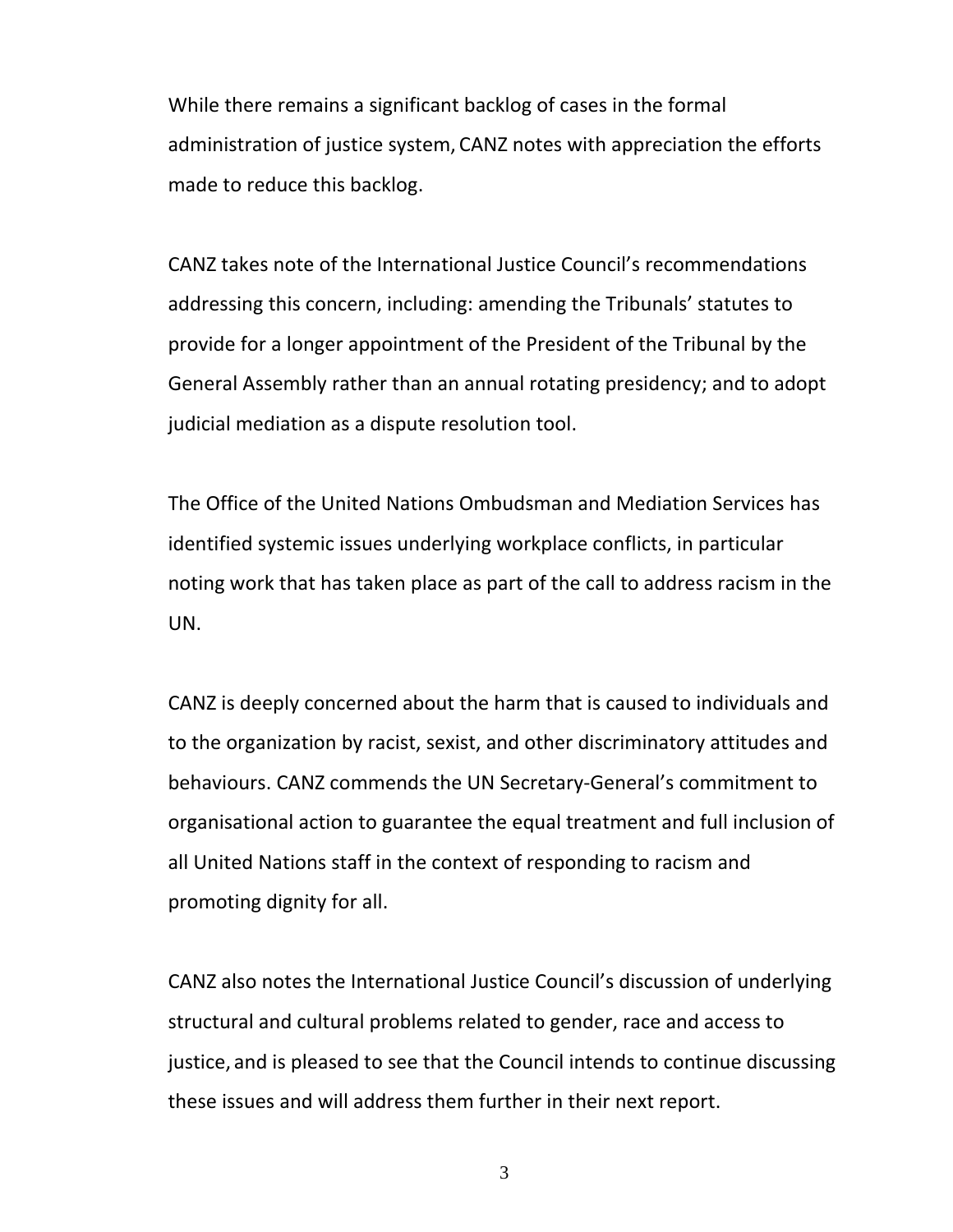Of course, as with all international legal institutions, ongoing and significant efforts to ensure gender equity and representation within the UN internal justice administration will be crucial to strengthen the quality of justice delivered.

The Office of the United Nations Ombudsman and Mediation Services has identified effects of the COVID-19 pandemic as a key concern, creating issues both within the workplace and outside of it. CANZ welcomes the Office's comments, noting with appreciation the emphasis on the importance of good management during times of crisis to avoid workplace conflicts and additional strain on staff.

In these unprecedented times, CANZ is also pleased to see that attention has been drawn to the needs of non-staff personnel, who work side-by-side with and experience the same workplace concerns as regular staff personnel.

CANZ welcomes the efforts made by the Office to improve the working environment at the UN so that all staff members can thrive in an atmosphere of dignity and mutual respect.

We note with appreciation the Office's contribution to the civility initiative, including the events rolled out across 2020 and continuing into 2021.

Improving workplace environments, including virtual environments, leads to better morale and productivity of staff members, in addition to preventing some workplace conflicts.